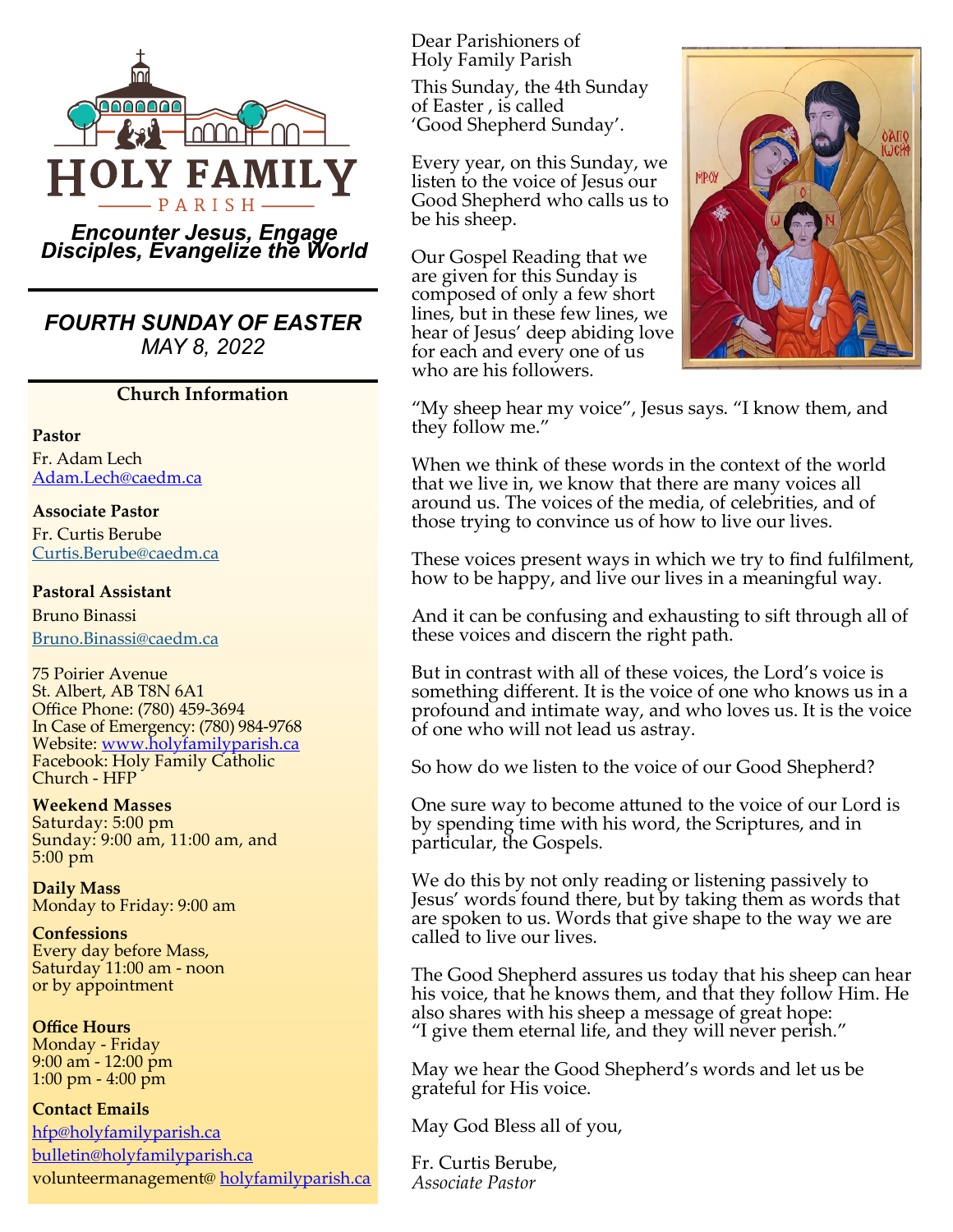# *FOURTH SUNDAY OF EASTER*

*MAY 8, 2022*

### **MASS INTENTIONS**

When a priest celebrates Mass every day, he offers each celebration of the Eucharist for a particular person or intention. By doing so, he applies special graces from God upon that person or intention. To request a Mass intention, please visit or call the parish office.

**Saturday - May 7th** 5:00 pm - Betsy Becigneul -Jim Rodgers+

**Sunday - May 8th** *Fourth Sunday of Easter* 9:00 am - Holy Family parishioners 11:00 am - Philomena  $\&$ Sebastian Fernandes 5:00 pm - Emilia Straln

**Monday - May 9th** 9:00 am - Justina Berube -Chantal Berube

**Tuesday - May 10th** 9:00 am - Julie Berube -Nicole Berube

**Wednesday - May 11th** 9:00 am - Clement Brisson+ -Derrick Harrison+

**Thursday - May 12th** *Saints Nereus and Achilleus, Martyrs, Saint Pancras, Martyr* 9:00 am - Joseph Slattery+ -Juliette Pollok

**Friday - May 13th** *Our Lady of Fatima* 9:00 am - Fr. Mitch Fidyka -Derrick Harrison+

**Saturday - May 14th** *Saint Matthias, Apostle* 5:00 pm - Margaret Dzenick+ -Ronald Habla+

**Sunday - May 15th** *Fifth Sunday of Easter* 9:00 am - Isabel Degenhardt+ 11:00 am - Richard Sabourin+ 5:00 pm - Holy Family parishioners

### **SPIRITUAL COMMUNION**

*My Jesus, I believe that You are present in the Blessed Sacrament.*

*I love You above all things and I desire You in my soul. Since I cannot now receive You sacramentally, come at least spiritually into my heart.* 

*As though You were already there, I embrace You and unite myself wholly to You.*

*Permit not that I should ever be separated from You. ~St. Alphonsus Maria de'Liguori*

#### **POPE FRANCIS' PRAYER INTENTIONS**

**For faith-filled young people:** We pray for all young people, called to live life to the fullest; may they see in Mary's life the way to listen, the depth of discernment, the courage that faith generates, and the dedication to service.

#### **DIVINE MERCY MINUTE**

A soul which is newly converted must pray, or else it will fall again; a sinful soul plunged in sin must pray so that it might rise again. *Diary 146* 

# **ANNIVERSARIES**

*"Matrimony is a silent homily for everyone else; a daily homily."* 

-Pope Francis

We recognize and celebrate this Sacrament. Join us in congratulating the following couple:

Catherine & Jeffery Hendricks (4 Years)

Please contact the office to have your names added to the anniversary list for the months of May & June.

#### **PRAYER SERVICE FOR CAREGIVERS**

In support of *National Week of Palliative Caregivers* the CWL of Holy Family Parish would like to invite you to a short Prayer Service for caregivers on Tuesday, May 10 at 9:45 in the Church .

Please come and take time to reflect and pray together.

HFP Catholic Women's League

### **CHILDREN'S LITURGY VIA ZOOM**

We are so excited to continue offering a virtual Zoom Children'[s Liturgy](https://sites.google.com/view/holyfamilychildrensliturgy/home) program on Sunday mornings!

These sessions are ideal for children aged 3-7 and will continue to run on Sundays at 10:20 am.

The program is 15-20 minutes in length and includes a printable craft or activity that your child can complete afterwards.

Just like our in-person Children's Liturgy, we sing songs, read the weekly Gospel message, and reflect upon and discuss the message.

We miss our gatherings of young children so much at Holy Family that we hope this is a way to foster a sense of community and share our faith together!

#### **RCIA**

(Rite of Christian Initiation of Adults)

A warm invitation to "no strings" inquiry sessions into the Catholic faith and community is extended to anyone interested in becoming Catholic. This includes adults who have never been baptised, those who have been baptised in another Christian tradition, or those have been baptised Catholic but have not yet received Holy Communion or Confirmation.

Please contact Father Adam if you are interested in RCIA sessions.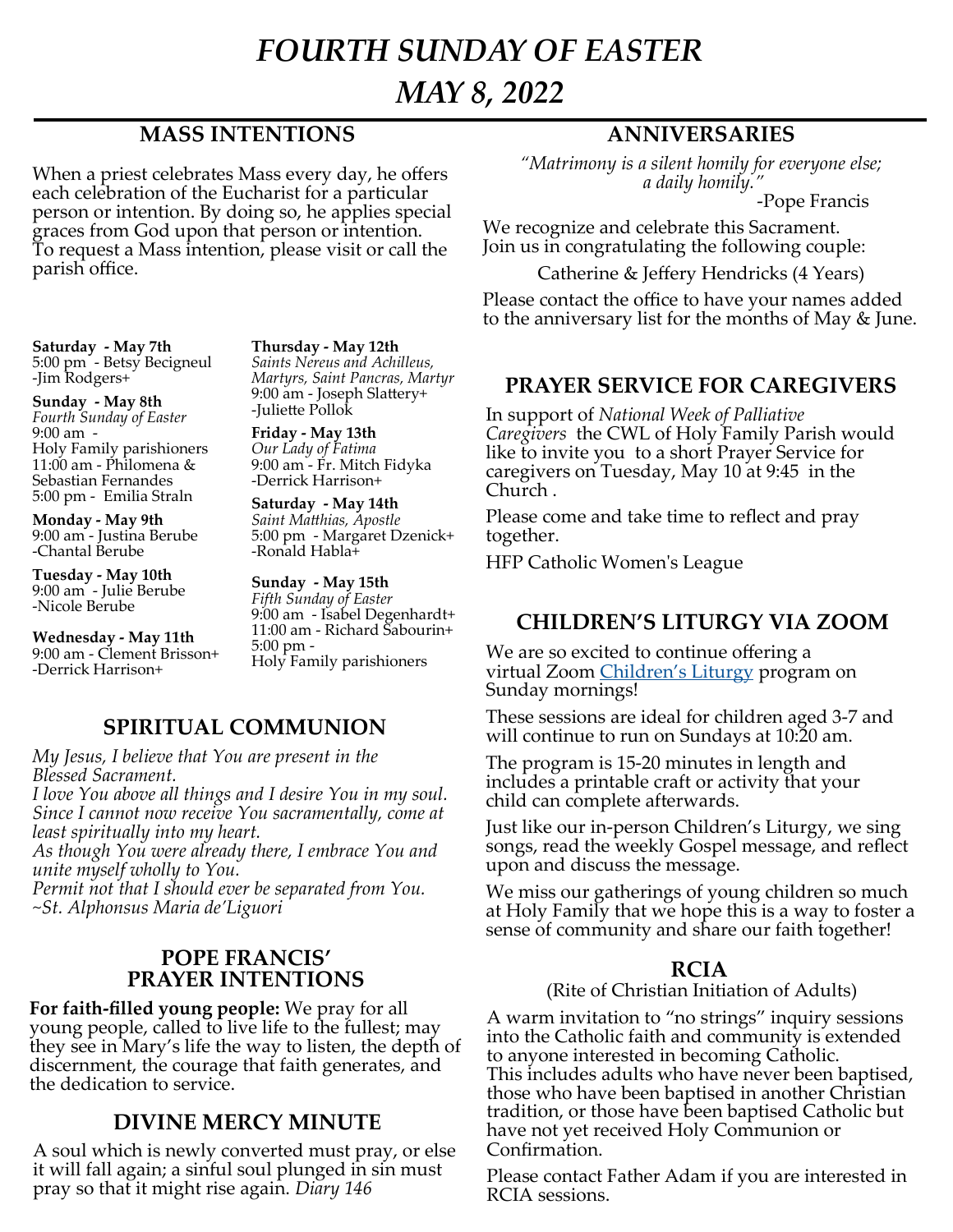# **NEWMAN THEOLOGICAL COLLEGE**

*Not Sure What to Do After High School?* Earn a Liberal Arts Degree with Newman Theological College!

Newman Theological College's rigorous 'Great Books' Bachelor of Arts Degree in Catholic Studies equips graduates to succeed in any vocation or career, and serves as a gateway to future service in education, business, law, government, journalism, medicine, ministry, homemaking, and more.

- Earn Your Fully Accredited BA in Three Years
- Enjoy Small Classes and a Catholic Community
- Sing Sacred Music
- Paint Icons
- Socratic, Great Books Seminars

Newman Theological College is a Roman Catholic School of Theology committed to theological education and missionary discipleship. The college is located in the heart of the river valley in Edmonton. Students are encouraged to enroll by May 13, 2022, to be considered for full bursary awards. Email admissions@newman.edu or visit www.newman.edu/BACath for more **GIANNA CENTRE MARKET**

# **CWL SCHOLARSHIP**

If you are a student in Grade 12, practicing your faith at Holy Family Parish, and attending Ecole Secondaire St.Albert Catholic High School, you are eligible to apply for the Holy Family Parish CWL \$500 Scholarship.

For full details on this scholarship, please contact Mrs. Reiger at treiger@gsacrd.ab.ca.

Deadline for completed applications is June 15th, 2022.

# **ARCHDIOCESAN SYNOD**

Information about the Archdiocesan Synod is available on our website under "Resources". When more information is available regarding the process, it will be shared with parishes.

### **SYNOD ON SYNODALITY**

Pope Francis has begun the Synod on Synodality, a two-year process of listening to the faithful.

The Synod Listening Phase concluded May 1.

We thank all Holy Family parishioners who participated in this phase, in person and on-line.

We ask for your prayers to the Holy Spirit for guidance during the next eight weeks, which are dedicated to the Archdiocese analyzing the feedback received.

The synthesized responses will be forwarded to the Canadian Conference of Catholic Bishops. Synod Prayer cards are available in the entrance on the wall near the sacristy.

#### **HOLY FAMILY PARISH SPRING YOUTH EVENTS**

Calling all youth, Grades 7-12!

Come out and join us for an upcoming series of evenings promising faith, fellowship, fun…and food!!

Dates are:

May 15th, May 29th and June 12th, following the 5:00 pm Mass and ending at 8:00 pm. Dinner is included.

Please RSVP to Stacey Jost at josts@uwalumni.com

#### **KNIGHTS OF COLUMBUS (KofC): DO YOU LIKE TO COOK?**

We are looking for people who would like to help us make the meals for Operation Friendship.

There is a course available for you to learn how to safely cook meals for large groups.

Interested? Call Cor de Boon at (780) 918-6715.

When you shop "The Market at Gianna", you are creating meaningful work for pregnant and new mothers. They chose LIFE—please choose to support them!

Visit our shop: <u>[www.themarketatgianna.ca](https://www.themarketatgianna.ca/)</u>

# **CWL PRAYER SHAWL MINISTRY**

Have you thought of knitting a Prayer Shawl for an ill friend, a bereaved friend, or just for comfort for someone experiencing heartache?

Wool is provided, as are directions. However, if you have wool to donate, it would be appreciated.

Call Rita at 780-459-9289 for more information.

#### **OBERAMMERGAU, GERMANY PASSION PLAY 2022**

In 1634 the villagers of Oberammergau asked God to be spared from the plague and war that surrounded them, vowing to preform the Passion Play every 10 years.

The villagers were answered by God and spared. Therefore in 1634 the first Passion Play took place.

The villagers' promise has been kept , and the Passion Play has been performed by the villagers every 10 years.

In 2020 the Passion Play had to be postponed for two years due to the Covid-pandemic, but now the 42nd Oberammergau Passion Play will take place from May 14, 2022 to October 2, 2022.

For more information please email Lorraine at lorraine@escapejourneys.ca or call at (780) 408-7005 for guidance on available tours and dates.